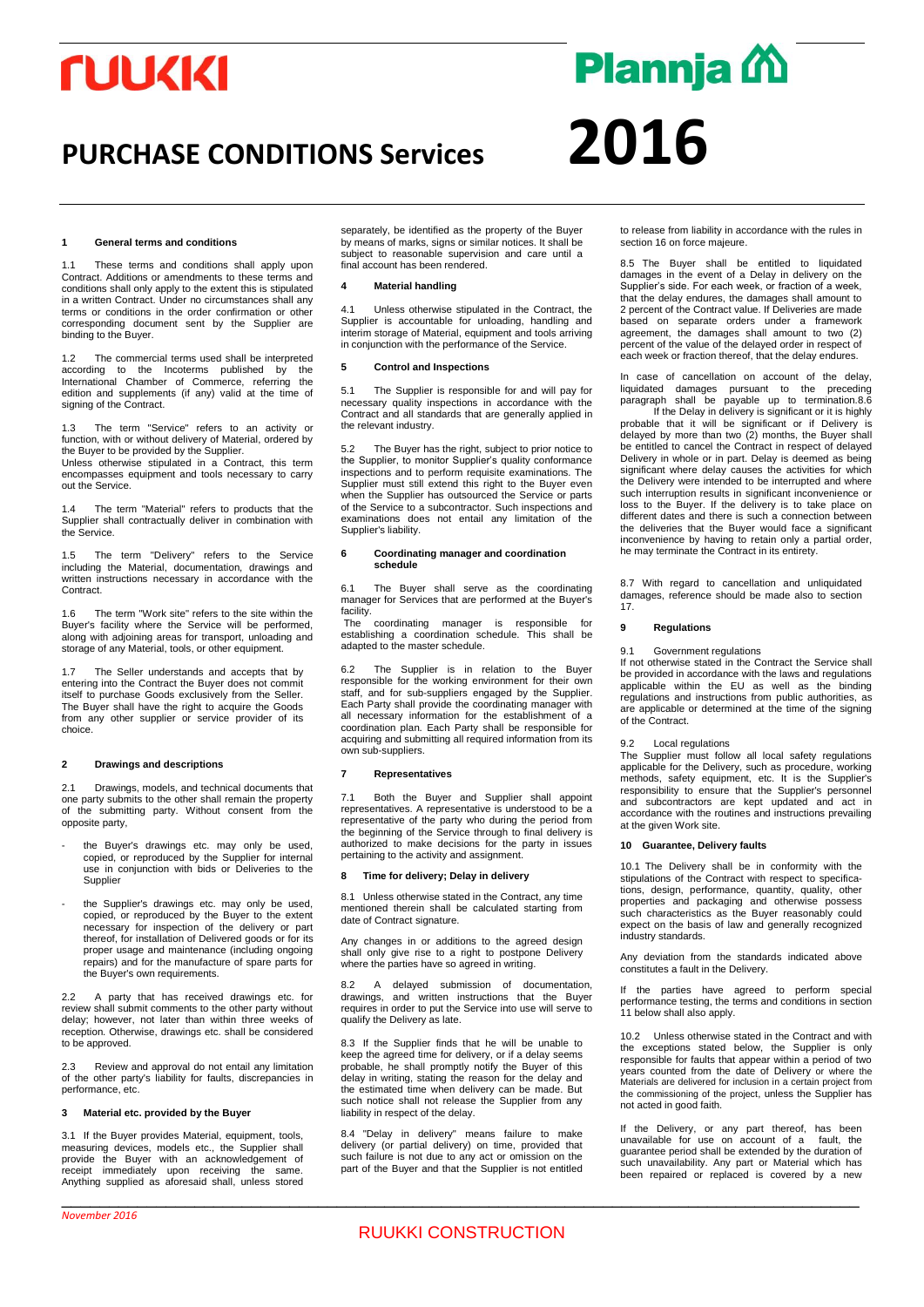original guarantee period. During this period, the Seller shall also be responsible for any defects arising in conjunction with repairs to the Material or part thereof.

10.3 The Supplier shall not be deemed as being liable if a defect is due to any of the following factors:

- Any design indicated, material supplied or work done by the Buyer suffers from some deficiency, provided that the Supplier has immediately, as soon as such shortcoming could reasonably have been noticed (e.g. by studying any drawing or technical document supplied), notified the Buyer thereof in writing.
- The Buyer has acted contrary to the Supplier's reasonable instructions or in an obviously incorrect manner.

10.4 If the Buyer wishes to refer to a fault, he shall without undue delay, notify Supplierin writing of the fault..

10.5 If a fault incurs liability, the Supplier is obligated to remedy the fault at his own expense.

10.6 If the Supplier fails to promptly remedy any fault that has incurred his liability, the Buyer shall be entitled to set a reasonably brief deadline by which the Supplier must remedy the fault. If the Supplier fails to do so, the Buyer may either have the fault remedied at the risk and expense of the Supplier or make such reduction of the price as corresponds with the fault or require a refund equivalent to the purchase price.. If the fault is substantial, the Buyer may, if he so prefers, instead cancel the Contract and/or claim unliquidated damages.

10.7 With regard to cancellation and unliquidated damages, reference should be made to section 17.

#### **11 Specific agreements on performance; Deviations therefrom**

11.1 If the parties have agreed to carry out a special test ("performance test") of the performance requirements specified in the Contract (such as capacity, energy consumption, or reliability), then the terms and conditions of this section shall apply. A performance test results shall only be approved if it shows that all contractual performance requirements are simultaneously attained.

11.2 In the event that there shall be established at performance testing any deviations from the contractual performance requirements, then the Supplier shall without delay and at his own expense remedy such deviations in compliance with the terms and conditions of section 10 applying to faults in the Delivery.

11.3 If the parties have agreed that liquidated damages are to be payable in the event deviations are established at performance testing, then such liquidated damages shall not collectively exceed 10 per cent of the Contract price ("maximum liquidated damages") unless otherwise agreed.

11.4 If the values observed in the course of the performance test are such as to give rise to maximum liquidated damages, the Buyer may cancel the Contract.

11.5 As regards cancellation and unliquidated damages, reference is made to section 17.

# **12 Patents etc.**

The title and all rights and interest to patent, trade mark or similar property right as well as all technical data and other information and material of the Buyer, as well as any inventions and intellectual property rights developed on the basis of such information or material, shall be the sole and exclusive property of the Buyer. The Supplier shall not have the right to utilize the intellectual property rights of the Purchaser without the Purchaser's explicit written consent and not for any other purpose than the Delivery in accordance with the Contract. Any violation of this clause by the Supplier shall be regarded as substantial breach of the Contract.

12.2 The Supplier guarantees that the Service will not lead to any infringement on patents, trademarks or similar protective rights, even when the Buyer has himself prescribed and suggested the use of a particular design or solution. If the Supplier shall be in breach of this guarantee, he shall be fully liable to the Buyer, without the limitation set out in the first paragraph of clause 17, for any loss or damage

resulting from such breach. The Buyer shall be entitled to cancel the Contract if such breach is of material importance to the Buyer and is not promptly remedied by the Supplier.

12.3 Should the Contract include development of the Goods for the Buyer, the title and all rights and interest to inventions and intellectual property rights arising out of the development of Goods shall vest in, and shall be the sole and exclusive property of, the Buyer. The Supplier shall take all necessary measures in order to ensure the vesting in or transfer of such rights to the Buyer.

12.4 The rights and responsibilities of the above clause shall remain in force after the termination, cancellation or expiry of the Contract.

# **13 Price etc., Default in payment**

13.1 Prices are stated inclusive of packing but exclusive of value added tax.

Unless otherwise agreed in writing, prices are fixed and shall not be varied, e.g. by escalation or on account of currency fluctuations.

Where a variable price has been agreed, late or early delivery shall not by the application of any price clause result in a higher final price than the one due if delivery had been made on time.

13.3 Changes in or additions to contractual implementation shall justify a price change only when and where this is agreed upon in writing.

The Supplier shall provide a guarantee if the payment of an advance has been agreed. In this case and when the parties have otherwise agreed on guarantee, the latter shall take the form of a guarantee by a bank acceptable to the Buyer or some other equivalent security.

13.5 Payment shall be made against invoice. The Seller has the right to invoice the Service after it has been delivered according to the agreed delivery term. Unless otherwise agreed, the term for payment shall be 60 days, calculated from the day the invoice was received.

13.6 If the Buyer defaults on any invoice charged in accordance with the Contract, the Supplier shall be entitled to interest on late payment at the rate prescribed by law.

13.7 In the event of any dispute between the Parties relating to a specific delivery the Buyer shall have the right to withhold payment of the contested part of the Supplier's invoice until the dispute has been settled. In such event the Supplier shall not be entitled to charge interest for the postponement period of the payment provided that the Buyer's claim is found justified.

# **14 Insurance**

Unless otherwise stipulated in the Contract, the Supplier must obtain and pay for installation insurance and general liability insurance according to the standard terms and conditions of the country where the Work site is located. Before installation can begin, the Supplier must provide the Buyer with proof of insurance issued by the insurance provider or insurance broker, showing the following information: insurance policy holder, insurance provider, insured business, geographical scope of the insurance, insurance caps, including sublimits and deductibles.

#### 14.1 Installation insurance

Installation insurance shall apply to the Supplier and his subcontractors in all phases. Installation insurance shall apply to the Work site. Up to the time of handover, the installation insurance must cover the property that has been provided supplied and taken-over - and work completed by the insured party.

The installation insurance must also include installation equipment and the property of employees. The installation insurance shall apply up to an amount corresponding to the value of all deliveries to be made by the insured party. The Supplier shall be accountable for the deductible stated in the installation insurance unless the Buyer is at fault.

The insurance provider shall not direct any right of recourse to the Buyer, auxiliary supplier or any of the insured parties. If a foreign insurance provider is used, the Supplier's insurance must be a multi risk installation insurance policy.

# 14.2 General liability insurance

The Supplier shall keep general liability insurance policy on standard industry terms and for a sufficient amount of coverage. The general liability insurance shall cover personal injury and material damage and shall include product liability insurance. The general liability insurance shall also cover losses for downtime and capital losses caused by material damage.

# **15 Party insolvency**

15.1 If a party has ceased to pay his debts or there is otherwise reasonable cause to believe that he is insolvent and if he fails, at the request of the other party, to provide, within a reasonable time, an acceptable guarantee by a bank or some other reasonably security for the performance of the Contract, the other party shall be entitled to cancel the Contract.

# **16 Force majeure**

16.1 Any of the following events shall be regarded as an event of force majeure if such intervenes after the Contract is entered into, or prior thereto if the consequences thereof were not then foreseeable, and if thereby any act in the performance of the Contract is prevented or rendered unreasonably burdensome to the affected party, namely: strikes, lockouts or other forms of industrial action as well as occurrences beyond the control of the parties, such as natural catastrophes, fire, war, mobilization, military call-ups on a scale comparable to mobilization, requisitioning, embargoes, currency restrictions, insurrection, riots, strikes, power restrictions and other similar events that a contracting party could not have taken into account beforehand and the ensuing harm from which cannot reasonably be removed or in case deliveries from subcontractors are in fault or delayed due to any such occurrence.

The party directly affected by the force majeure shall promptly notify the opposite party thereof in writing.

The party directly affected by the force majeure shall be relieved from the duty to carry out the measures referred to in the first paragraph until the time when such measures are again reasonably feasible. But if the party has failed promptly to give written notice pursuant to the second paragraph, he shall only be relieved from the time when notice is in fact given.

16.2 When the force majeure has come to an end, the other party shall be notified thereof and also, if possible, be informed when any postponed act will be done.

16.3 Where a party is relieved from performing the Contract on account of force majeure during an extended period (whose length shall depend on the circumstances, but normally not be less than three months) and it may be assumed that the Contract cannot without substantial inconvenience to either or both parties be performed later, then a party with regards to whom such assumption may be made shall be entitled to cancel the Contract.

#### **17 Terms and conditions common to certain remedies**

17.1 Cancellation according to these conditions shall be effected by means of a written notice to the other party.

17.2 In case the Contract is cancelled pursuant to these conditions any and all acts made prior to cancellation in performance of the Contract shall be reversed and returned to the performing party. The Buyer shall, however, be entitled and obliged to accept Deliveries already supplied to the extent such is free from faults and is capable of being used by the Buyer without significant modifications. For Deliveries so retained, the Supplier shall be credited a reasonable amount determined under due consideration of the Contract price.

17.3 Should the Contract be dissolved for reasons due to the Supplier, the Buyer shall be entitled to compensation for any ensuing damages in accordance with Section 17.3. Unliquidated damages shall be determined in accordance with the applicable law, but shall always include the costs, including manufacture, transportation, dismantling and installation costs, incurred by the Buyer or a subcontractor thereof in repairing or replacing defective Delivery. Damages shall not in the aggregate exceed twice the Contract value. In frame

\_\_\_\_\_\_\_\_\_\_\_\_\_\_\_\_\_\_\_\_\_\_\_\_\_\_\_\_\_\_\_\_\_\_\_\_\_\_\_\_\_\_\_\_\_\_\_\_\_\_\_\_\_\_\_\_\_\_\_\_\_\_\_\_\_\_\_\_\_\_\_\_\_\_\_\_\_\_\_\_\_\_\_\_